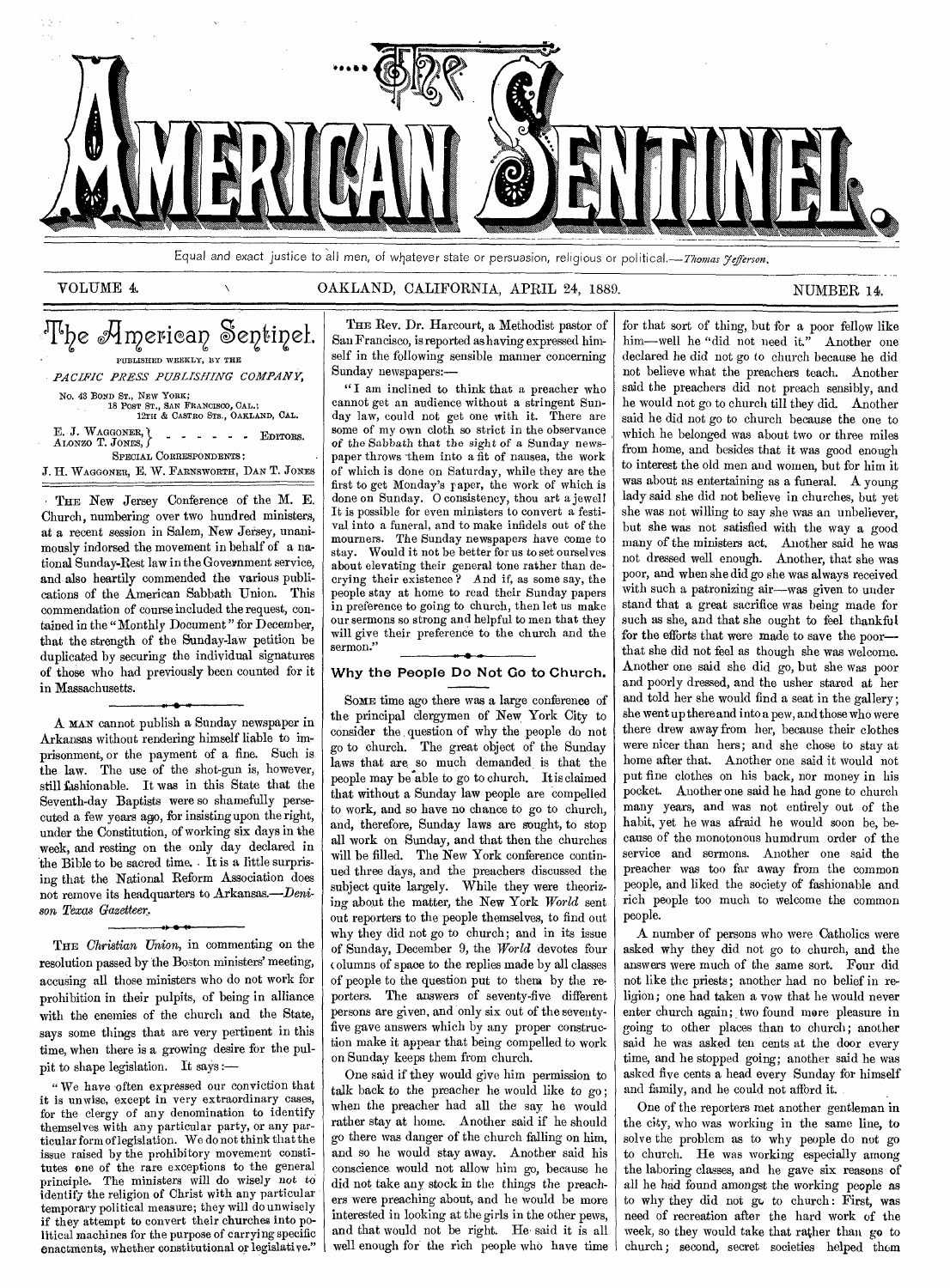more than the church did ; third, they were unable to pay for church privileges—seats, pews, etc.; fourth, lack of confidence in the preachers; fifth, poor clothes; sixth, the great power of capitalists in the church. He had found that Catholic workingmen are found to be the best church-goers amongst the laboring classes.

The whole list of cases given by the *World,*  with the exception of the sixth referred to, is of the same order as embodied in this classification. And the report was gathered from interviews with all classes of the people except the extremely wealthy, embracing firemen, cabinet makers, brokers, factory girls, hotel employes, men of all work, lawyers, theatrical people, streetcar conductors, merchants, saleswomen, bar tenders, and even tramps. One of the saleswomen said she did not go to church because her employer did, and that when a man who treated his employes as her employer treated his, was honored by the church, she considered it an honor to herself not to go there. Of the six who gave Sunday work as a reason why they could not attend church, one was a bar tender, who said he was "so busy on Sunday watching the side door and handing the stuff over the bar" that he did not have time to go to church; one was a gatekeeper at the Staten Island ferry; another was a ticket seller on an elevated railroad station; one was a conductor on a Broadway car; and one was a druggist.

By this account it is seen that not one in a dozen of the people who do not go to church are kept away by work. Therefore, when the Sunday-law workers get the law which they seek, stopping work on Sunday in order for the people to go to church, they will have to follow it up with some other kind of a law by which they can persuade people to go to church, or else the purpose of the Sunday law will not be effected.

Further; the reasons given, by those who were interviewed show that something more is needed to get these people to go to church than merely the adoption of a civil statute. These reasons show that the difficulty is deeper seated than can be cured by any such remedies as that; and not the least of these difficulties is the lack of real Christian effort and Christian principle on the part of those who do go to church, who do make a profession of Christianity, and even those who preach it; and the whole account published by the *World* shows conclusively that there is no remedy that can ever reach the case but the genuine preaching of the gospel of Jesus Christ. If those ministers, instead of agitating for Sunday laws, would step down from their \$8,000 or \$10,- 000 pulpits; take off their gold rings; go amongst the people; swing wide open their church doors; make their pews free; strip off the gold, silks, and satins, and the grand finery of the millionaires who sit in the pews; show by genuine kindness and Christian ministration that they have a real interest for the working classes and the masses who do not attend church, and a living interest for the salvation of their souls—then the gospel of Christ might reach the working classes and find a response in their hearts. If half of the Sunday-law preachers would do this, they could do ten thousand times more than can all of them together by their agitation for Sunday laws. The common people heard Christ gladly, and so will they always hear those who preach him.

### A. T. J.

"GOD is a spirit; and they that worship him must worship him in spirit, and in truth."

#### Heartless Double Dealing.

THE Rev. J. M. Foster, a "secretary" of the National Reform Association, has been holding forth in Cincinnati, and in his last report he says that when an opportunity was given to ask questions, a student asked: "Would not the enactment of a National Sabbath law oppress the conscience of those who keep the seventh day?" He says that "it was answered," and the following is the way in which he did it :—

" We have Sabbath laws already in every State in the Union, with the exception of California. We would not think of abolishing these laws because a few brethren object. Now what we want is to have the Nation fall into line with the States. The Legislature of Connecticut passed a law that no unnecessary trains should run• on Sabbath. Ten thousand railroad men were emancipated from railroad toil. But the mail trains ran through the State on Sabbath, and the State was powerless to prevent it. The State could not control the Nation's Sabbath profanation. A national Sabbath law, making it unlawful to continue the United States mail service or inter-State traffic on the Lord's day, is what is needed."

This is what Mr. Foster calls an answer to the question, "Would not the enactment of a Sabbath law oppress the conscience of those who keep the seventh day?" His answer is, that most of the States have Sunday laws, and "we would not think of abolishing these laws because a few brethren object." That is to say, "What if it does oppress the consciences of those people? There are not very many of them anyway, and it doesn't make any difference if they are oppressed. We wouldn't think of stopping on that account." Let it be understood, then, that the National Reform way of answering questions as to whether or not their schemes will oppress conscientious people, is to say, " We don't care if they do."

But another tack is sometimes taken, and it is implied in Mr. Foster's answer. It is this : When asked if a national Sunday law will not be oppressive they say that all the States have Sunday laws, and the people are not oppressed, and that therefore no objection ought to be made to a national Sunday law. This is a very common but a most unfair argument. It conceals the real object aimed at. The Sunday-law people would have us believe that all State Sunday laws are merely dead letters, and that all they want to do is to have a National Sunday law that will likewise be a dead letter. They would have us believe that they are working just for the fun of the thing, and that they don't expect their national law to be enforced. If they expect us to believe such an absurdity, they must give us credit for an extreme amount of gullibility.

What do they themselves say when they are pleading with Congress for a Sunday law ? They say that they want a law that will make effective the laws which they already have. In his first hearing before the Senate Committee on Education and Labor, Mr. Crafts said : " The State has no power to stop the Nation's Sabbath breaking in its borders." That is just what Mr. Foster *says.* Read the last part of the paragraph quoted. He says that Connecticut has a Sunday law which is made of no account, because of the lack of a national Sunday law, which will stop the mails and inter-State commerce.

In the hearing before the Committee on Education and Labor, in December, Mrs. Bateham gave the following as a part of the basis of their claim for a national Sunday law:—

"Nearly every State has its Sabbath laws, but

the national Government has none, though greatly needed, since the question has become emphatically a national one, and the very perpetuity or loss of our national rest-day, the Christian Sabbath, seems to depend on its being protected by the Government from the encroachments of organized capital, and the re-inforcement of State laws by national.

"It is in gross violation of nearly every State Sabbath law that railroad's run their Sunday trains, yet these States are powerless to prevent it, since only Congress can control inter-State commerce."

There you have it again. The object of the required national Sunday laws is to breathe life into the too feeble State laws. And this is what Senator Blair said plainly, on the same occasion. After stating that the general Government takes advantage of the powers delegated to it by the States in the matter of the mail and inter-State commerce, to destroy the Sunday in the States, he said :—

" To prevent this is the object of this legislation. That is all that is undertaken here. It is simply an act proposing to make efficient the Sunday-Rest laws of the States, and nothing else."

. Yet in the face of these declarations, the National Reformers try to beguile us into supporting the Sunday-law movement, or at least into withholding opposition to it, by the statement that since State laws are largely a dead letter, this will be too ; that they are trying merely to get another law which will be dead when it is enacted. "Surely in vain is the net spread in the sight of any bird."

Those who have read the article in last week's SENTINEL, entitled, " Where Sunday Laws Hit," will conclude that State Sunday laws are not always dead letters. The Arkansas law was pretty active four years ago; what will it be with a national law back of it to make it " efficient"?

#### Illinois Sunday Legislation.

THE " Brokoski Sunday Closing bill," introduced in the House in the Illinois Legislature, was tabled March 13 in the committee to which it was referred. Another bill, however, introducd by Mr. Cochennour, February 15, prohibiting the playing of base-ball on Sunday, is on the first reading in the House. There seems to be a feverish desire to get some kind of Sunday legislation. If it can't be an old straight-jacket law that will not allow even whistling on Sunday, they will accept anything, just so it is a Sunday law. Of course all they want Sunday laws for is to get a civil Sabbath. But the gentleman in speaking in favor of his bill before the House Judiciary Committee said that Sunday was made hideous in his part of the State by boys playing base-ball, *"who ought to be at church."* If it is only a *civil* Sunday that they want, why ought these boys to be at church in the place of playing ball? Would they not observe a *civil* Sunday if they quietly staid at home?

The statutes of Illinois already provide a fine of \$25 for anyone who shall disturb either the peace of society or private, families on Sunday. It seems to us that this is enough. If protection in worship and even private devotion was all that was wanted, the laws that we now have would be ample. In fact, our statutes are so framed that citizens of Illinois could be protected in religious worship on Sunday or any other day without any Sunday law at all. For our statutes provide that "whoever, by menace, profane swearing, vulgar language, or any disorderly conduct, interrupts or disturbs any assembly of people met for the worship of God, shall be fined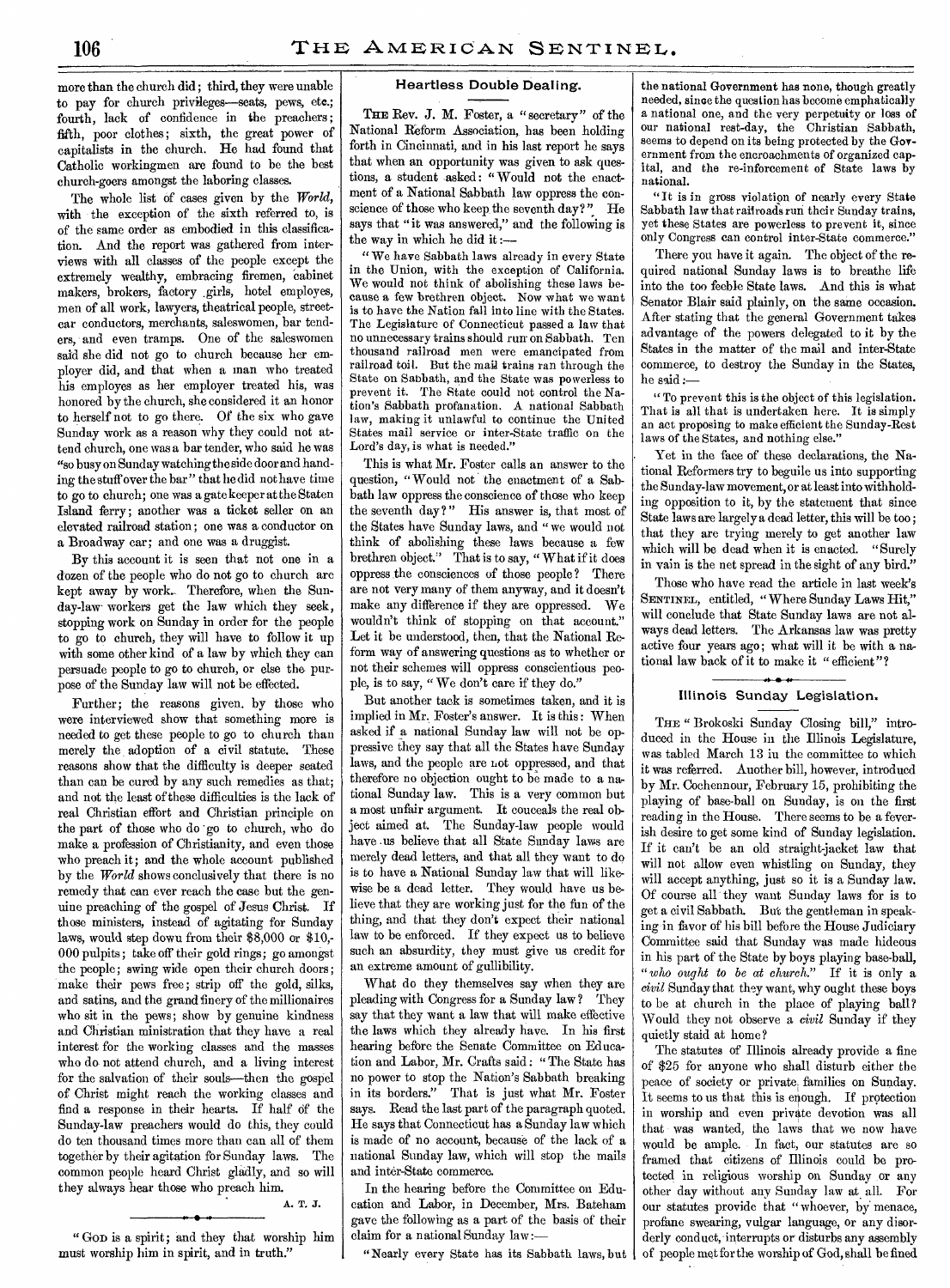not exceeding \$100. If boys play ball or anything else in such a way, or in such a place, as to 'interfere with religious meetings, this act is abundant to have the difficulty relieved. But if they are so far away that they will not necessarily annoy anyone on Sunday in their worship why have a law to stop them from playing ball, so that they might go to church ? If boys are so poorly trained in the popular estimation of right as to play ball on Sunday, will a law simply stopping the game make the boys good Sunday-school scholars right off? No indeed! The average boy would be farther away from worship than he was before the law was passed and enforced upon him. In the place of inspiring a feeling of worship, it would make him disgusted with the whole system of Christianity. For he would associate the men who thus 'try to force religion upon him with the religion they profess, and he would revolt at the idea of being compelled to accept a religion that he either did not believe or else did not care to accept.

Let us cling to the old-fashioned gospel method of persuading men to come to Christ. We have learned by experience, as well as by the teaching of history, that this plan will work, because it is scriptural. But the process of compelling people by civil law to go to church and appear pious on Sunday, or on any other day, has always worked disastrously, because contrary to the divine rule. A. 0. TAIT.

#### Is It Sacred Time?

ONE of the subscribers of the *Morning Times of* Oakland has written it a letter, stating that his only objection to the paper is that it publishes a Sunday edition, thus necessitating secular labor on sacred time. The *Times,* after informing its correspondent that the bulk of the labor on a Sunday-morning newspaper is completed before Saturday at midnight, a fact familiar to everybody who knows anything about newspapers, goes on to make some telling points, which we should be pleased to see answered, if they are answerable. Accordingly, we present to our readers a portion of the article

But our Christian friends say that we are transgressing divine law by not resting our printing press on Sunday. With that we must respectfully, but firmly, take issue. . . . We declare that all Sabbath legislation from the time of Constantine to the present has been purely human—not divine."

"As to the main objection, that the Sunday newspaper requires secular labor on sacred time, if it must be suppressed on that account, then all the sails on the sea, all the furnaces of the land, all the lines of travel, must close up on Sunday for the same reason. But is Sunday *sacred* time?

"We would ask our Christian friend where and when did Christ (whom he will admit has all authority in Heaven and on earth in religious matters) ever declare the first day of the week to be sacred time? We cannot find it on record, nor can we find that Christ ever authorized anyone else to declare it sacred time.

"We cannot find that Christ ever called the first day of the week a Sabbath, much less *the* Sabbath, nor ever, by word or deed, authorized anyone else to do so.

"We cannot find that he ever kept the first day of the week as a Sabbath—that is, a rest-day—nor did he ask anyone else to do so.

"We cannot find where the apostles of Christ, who represented him, ever so much as hinted that the first day of the week was to be observed as a Sabbath. Paul, who made allusion to the observance of days, declared that no man should judge, his brother in such matters, and that every man should bo fully persuaded in his own mind.

"If divine wisdom had intended the first day of the week to be observed as a rest day, as a 'holy Sabbath-day,' surely there would have been given, as in the case of the Sabbath of the Jews, a law governing the observance *of* the day, that ,it might not be desecrated by such unholy passions and purposes as lead to the commission of more crimes on Sunday than on all the other days of the week.

"Now if the Sunday morning paper keeps people from the church, it is because the paper has more drawing power than the pulpit, and the fault is with the pulpit, not with the paper. We do not claim that the contents of the Sunday morning paper are entirely wholesome or purifying, but this our Christian friend should give us aid to regulate, not annihilate, *for* it is possible to accomplish the former, but the latter can never be done.'

Can any of the readers of the SENTINEL find any of these things which the *Times* professes itself unable to find, and which it avers do not exist? If those who are laboring so zealously for Sunday laws cannot find this divine authority, will they be candid enough to say so? If they will, it will materially narrow down the controversy. We- do not mean that the absence of Scripture authority for Sunday observance makes Sunday legislation any less objectionable, or that if they could find any such authority they would be justified in Sunday legislation; for we have demonstrated time and again that the State has no right to legislate concerning religious matters. But if our Sunday friends will admit that there is nowhere in the Bible any commandment for the observance of Sunday, it will then be patent to everyone that the only reason why Sunday laws are asked for is that certain ones want to set the fashion for the world, and to compel the world to follow the fashion.

#### "The Seventh and First Days" of the Week Are the Same.

SUCH is the startling head which appeared in the *Mail and Express,* of February 11,1889. Under it was reported a meeting held at the West Fifty-first Street Presbyterian Church, on the preceding evening. The editor of the *Mail and Express* made an address at that meeting, a summary of which is given in the following words:

Col. Elliott F. Shepard, president of the American Sabbath Union, also addressed the meeting in favor of keeping one-seventh part of time holy to the Lord God, and of unifying the time set apart for this purpose by all religious bodies.

The Jews had what they pleased to call the seventh day, and the Christians what they pleased to call the first day, and the Seventh-day Baptists what they knew to be the original hebdomadal of God's rest.

But how inaccurate and unreliable are all human calculations.

For instance, the Christian era did not commence to be the reckoning of time until the fourth century, when the monk Dionysius started it, and everybody now knows that he made a mistake of four years in fixing the year of the Lord's birth, so that really we are now living in 1893. That is only a sample of the way in which all mankind may be mistaken as to the days and years.

#### THE FIRST IS THE SEVENTH DAY.

Then, as to the seventh or first days; take three men in this city, let one of them remain here, let another start on Saturday to travel around the world eastward, and when he returns here he will have lost one day; that is, he will find that his seventh day has now synchronized with the first day of the week of the man who remained here; let another start westward on Sunday to do the same, and when he arrives back he will have gained a day, and his first day will have synchronized with the seventh day of the man who remained here; which shows that the man who stands still may correctly make his Sabbath either on the seventh or on the first day, or keep them both if he will. If these travelers start on the *same* day in their opposite journeys, as one gains a day, and the other loses a day on the calendar of the stationary man, then we have three sacred days coming together, which would synchronize with Saturday, Sunday, and Monday. By this process of travel, as first proposed, the seventh becomes the first day of the week, and the first day becomes the seventh! and this amalgamation of the days seems pointed out by revelation and history.

#### THE FIRST SABBATH WAS GOD'S SEVENTH AND MAN'S FIRST DAY.

Thus, God's seventh day of rest after the creation was man's first day of existence, so that his first Sabbath of rest was his first day, although it was God's seventh day. And the apostles, evidently by divine direction and sanction, made the Christian Sabbath commemorate our Lord's rising from the dead on the first day of the week, thus apparently restoring the day to be the hebdomadal of God's resting after creation, and the day intended in the fourth commandment. But, however that is, it is impossible to say that we have correctly either the seventh or first days of the week in a direct, perfect chronology from the creation.

#### ALL SHOULD KEEP SUNDAY.

So that the question of the particular day to be observed as a holy rest and worship day is very much one of convenience in the community. And it seems desirable that there should be a common consensus of observance of the day which will now best accommodate the largest number. In this country this day is Sunday, and therefore it would be wise for Jews and Seventh-day Baptists to unite with Christians in keeping Sunday, although it cannot be told certainly that it is not both the seventh and first days combined, or the seventh day alone, or the first day alone, or neither the seventh nor the first. It is the usual day of rest and worship, and therefore all ought to keep it as patriotic citizens wishing well to their kind.

We give this summary of Mr. Shepard's address entire, not because of its value, but that the reader may see into how great a dilemma the president of the American Sabbath Union has fallen. There is a jewel called "consistency," and a method in argument called "logic," which we venture to commend to the consideration of the editor of the *Mail and Express.* We do not wonder that he has fallen into this trouble, since men who strive to evade the plain statement of the Scriptures are sure to find themselves in positions which are both painful and ludicrous. Not many weeks since, in his opening address as President of the Sabbath Convention at Washington, Mr. Shepard said :—

"The fourth commandment, 'Remember the Sabbath-day to keep it holy,' is actually in force in this city of Washington, in the city of New York, in New Orleans, San Francisco, Milwaukee—it is actually in force throughout the whole United States to-day.

"Every man, woman, and child in our country is going to be judged by the fourth commandment."

Every student of history knows that the people to whom this commandment was given understood it as applying to a specific day, the seventh day of the week, and that they have kept that day with unbroken regularity from the time the commandment was given to the present. When Colonel Shepard has not a theological theory to propound, he must be aware of this fact, as well as of its associate fact, that all theories in theology concerning the observance of Sunday are based upon the assumption that Sunday is the *first day of the week.* The national organization, of which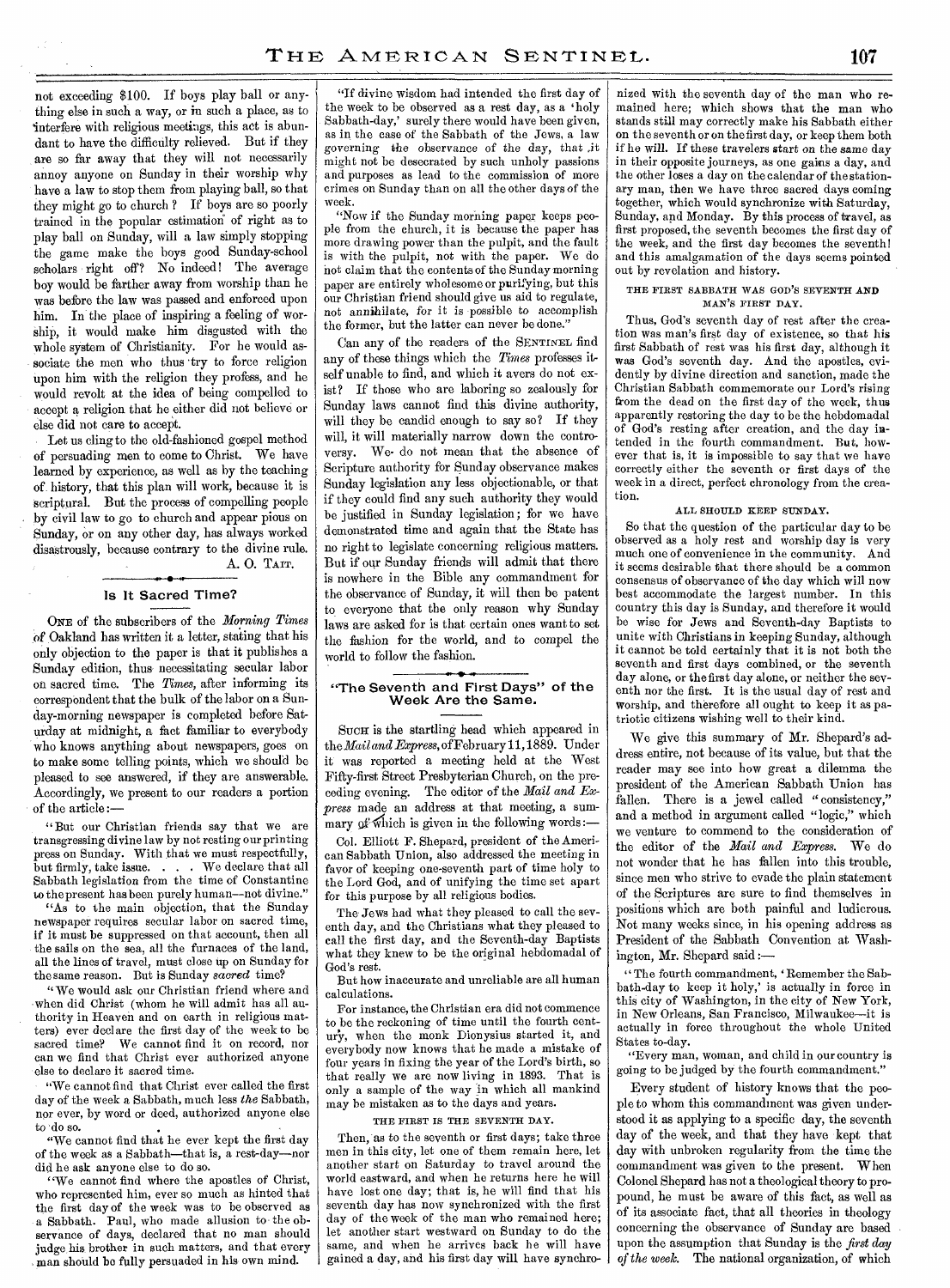he is president, exists for the following object:— "The object of this union is to preserve the Christian Sabbath as a day of rest and worship."

By the " Christian Sabbath" this union means a specific day of the week, the first,— Sunday. It is laboring earnestly for a national law, which shall compel all men to recognize this specific first day of the week as a day of rest and worship. All this is easily understood; there is no "amalgamation of days" when Colonel Shepard is defending Sunday, or is seeking legislation in its support. Nor is there any difficulty in any department of human experience in understanding the fact that Sunday is the first day of the week, and bears a specific relation to the seventh day of the week, which precedes it. Why, then, is it that this prominent Sabbath-reform advocate and editor tumbles so soon into the vortex of "amalgamated days"? Why is it that Sunday, and all things connected with it, have drifted so soon into an oblivion as dense as that which hides the sepulcher of Moses on Mount Nebo? How does it happen that a journalist who is astute enough to understand the mysteries of New York State politics, even during a presidential campaign, has fallen into such perversion of vision ? Are there no calendars in the sanctum of the *Mail and Express,* not even an almanac? Has the strange notion that this year is not 1889 but 1893 wrought utter confusion in the brain of Colonel Shepard? What has so shaken up the end and the beginning of the week, as with a charge of dynamite, and left the American Sabbath Union, the *Mail and Express,* the Jews, the Seventh-day Baptists, and people in general, hunting amid the *debris* of "amalgamated days," trying in vain, with weary fingers and muddled brains, to decide whether Sunday is

"The seventh and the first days combined, or the seventh day alone, or the first day alone, or neither the seventh nor the first"?

This is indeed a terrible tangle. It oppresses us with sad forebodings. How can Colonel Shepard tell when to stop those Fifth Avenue stages hereafter. In the midst of this mirage of "amalgamated days" he might chance to stop them on Saturday; this would too much rejoice the wicked Seventh-day Baptists. He might issue orders that would strike on Monday, and leave the unholy rumble of Sunday-crushing wheels to go on through all the day which hitherto people have supposed was the first day of the week; but no, there is no Sunday; it is swallowed up by the seventh day, or has fallen out altogether and gone—to—" amalgamation." What an amalgamation is here, my countrymen.! The Anglo-Saxon and African amalgamation problem grows pale compared with this state of things !! Whence does this trouble arise? We suppose the *Mail and Express* is a total abstainer; but in the presence of Colonel Shepard's speech, we are forcibly reminded of the state of Robert Burns in "Death and Dr. Hornbook," wherein he says, speaking of the rising moon:—

"To count her horns wi' a' my power

I set mysel';

But whether she had three-or four

I could na' tell."

Sunday, and Saturday, and Monday, caught in the swirl of Colonel Shepard's amalgamation crucible, seem to evade detection and identification, with even greater persistency than did the horns of the rising moon to the eyes of the unsteady poet. The real source of this difficulty is not far to seek. Speaking at Washington, Colonel

Shepard declares that the fourth commandment is still binding upon all people. Thinking the matter over, he discovers that the fourth commandment has reference to a specific day of the week—the last one; and that by no system or logic, no statement of Scripture, no fact in history, can he transfer the commandment to any other day. Looking still more carefully, he finds that the week is the primeval, and the universal, time measure ; that whatever changes have been made in the calendar have been made to harmonize the civil year with the solar year, and that these changes cannot in any way affect the order or identity of the week. Thinking still more carefully, he discovers that even if the pious monk made a mistake in the starting-point for the Christian era, and that if we are really living in 1893, and not in 1889, that fact does not touch the week. All these facts crowding in upon the mind of the editor of the *Mail and Express,* and showing him the inconsistency of claiming that the fourth commandment supports the observance of Sunday, have evidently demoralized his logic, as a midnight charge demoralizes a regiment of raw recruits. In the midst of this mental and theological demoralization, he was unfortunately called to speak at the meeting, as above reported, in which speech he has certainly demonstrated " how inaccurate and unreliable are all human calculations." Great art thou, 0 Consistency; and greater thou, 0 Logic; and terrible are the results when ye are both slain ; strangled in the morass of "amalgamated days *"!—"Sabbatieus," in New York Tribune.\_* 

### Some Pertinent Questions.

THE *Christian Cynosure* of March 28 contains some very pointed questions addressed to Mr. Gault, which are good enough to be reproduced. We are glad that the *Cynosure's* readers have the privilege of having their mind stirred up by such pertinent questions, but we are sorry that they cannot read a reply by Mr. Gault. However, the questions are so aptly put that he must be a dull scholar who cannot answer them for himself. The questions are by W. W. Ames, Menomonee, Wis. Here they are :—

Brother Gault says substantially that God gave to the republic of Israel a form of judiciary like the Supreme Court of the United States. Israel a republic? I had always supposed that the government of Israel was a theocracy. Had the people anything to do by way of electing Moses as their leader? Was he not expressly appointed by Jehovah? Did the thousands and hundreds, the fifties and the tens, nominate the judges, and ask Moses to confirm them? or did he nominate them and ask the people to confirm them? Was Moses a President? Was there a legislative body, chosen by the people, enacting laws for his signature?

Admitting that the advice of Jethro to Moses to appoint judges over the people was of God, was it intended as the institution of a Supreme Court? Were they not appointed simply as subordinate assistants to Moses? Were they not to bring all the great matters to Moses ? and was not he to bring them to God ? In a word, was not the arrangement made simply to save the time and strength of Moses, who was the mouth-piece for God in all matters too hard for them?

How shall we make the Supreme Court to consist wholly of learned Christian lawyers and doetors of divinity ? Must it not be, if at all, by so Christianizing public sentiment that there shall be a great majority of Christian men in the Senate? Will it not even then be necessary to have an amendment to the Constitution making it necessary that the President and Vice-President shall be Christians, or professedly such ? And then would the people be sure of a thoroughly Christian Supreme Court without an amendment prescribing such a make-up of that body ? Would there not be many men who would not scruple to profess Christianity just for the sake of political preferment? What is the prospect of such amendments being submitted to the people? And what is the prospect of the people voting for them when submitted ? Does not this point to the doubling and twisting of Church and State into a very hard knot?

If, as Brother Gault says, civil penalties are never to be inflicted for the violation of a mere church law, unless it also involves the violation of a civil law, what is the object of compulsory Sunday laws, if it is not to give the State power to punish infractions of ecclesiastical law?

If the precise day of the Sabbath is "moral positive," and not " moral natural," a distinction nowhere hinted at in God's word, do not Brother Gault and others make this distinction in order to convey to us the idea that the Sabbath obligation is eternal in its nature, the same as that to love God and each other ? If the Sabbath itself is moral in its nature, and eternally binding, why do we speak of the precise day as "positive," if it is not because God prescribed the day, or rather the precise day? Why did God prescribe the precise day, if men knew what day to keep without being told by him ? Would it have been either logical or reverential or deferential for Moses to have instructed the people that the precise day was not of the essence of the commandment? If there is no express precept for keeping the first day of the week as the Sabbath (and Dr. Leonard Woods, a former great light of Andover Theological Seminary, says there is none), does it not savor of the most vaulting arrogance to meddle with and change that part of the Sabbath commandment which it was necessary to prescribe, and did prescribe, giving special reasons therefor, and without hint that it might ever be changed ? If it would have been a gross impertinence and sin for Moses to change the day without express precept, and to have taught that the precise day was not of the essence of the command, can we be certain that it is right to do the same thing?

If the Blair Sunday-Rest bill passes without exemption in favor of seventh-day keepers, will not that which was, beyond cavil, the habitual practice of the Saviour, be declared a crime? Are not the advocates of the bill urging Congress to make that declaration ? In the language of another, " Can that which Christ habitually practiced during his earthly life, ever be made a crime ? " Shall we ask Congress to make that which was Christ's habitual practice, punishable with fines or imprisonment or both ? Because we are pleased to denominate the " precise day " as positive, is there therefore no moral element in it? If a man would feel his paternal dignity wounded by a child taking such liberty with his commands, and changing the order of his requirement without special direction or permission, are we safe in concluding that God is not displeased with such treatment of the Sabbath ? Is there no moral element inhering in obedience to a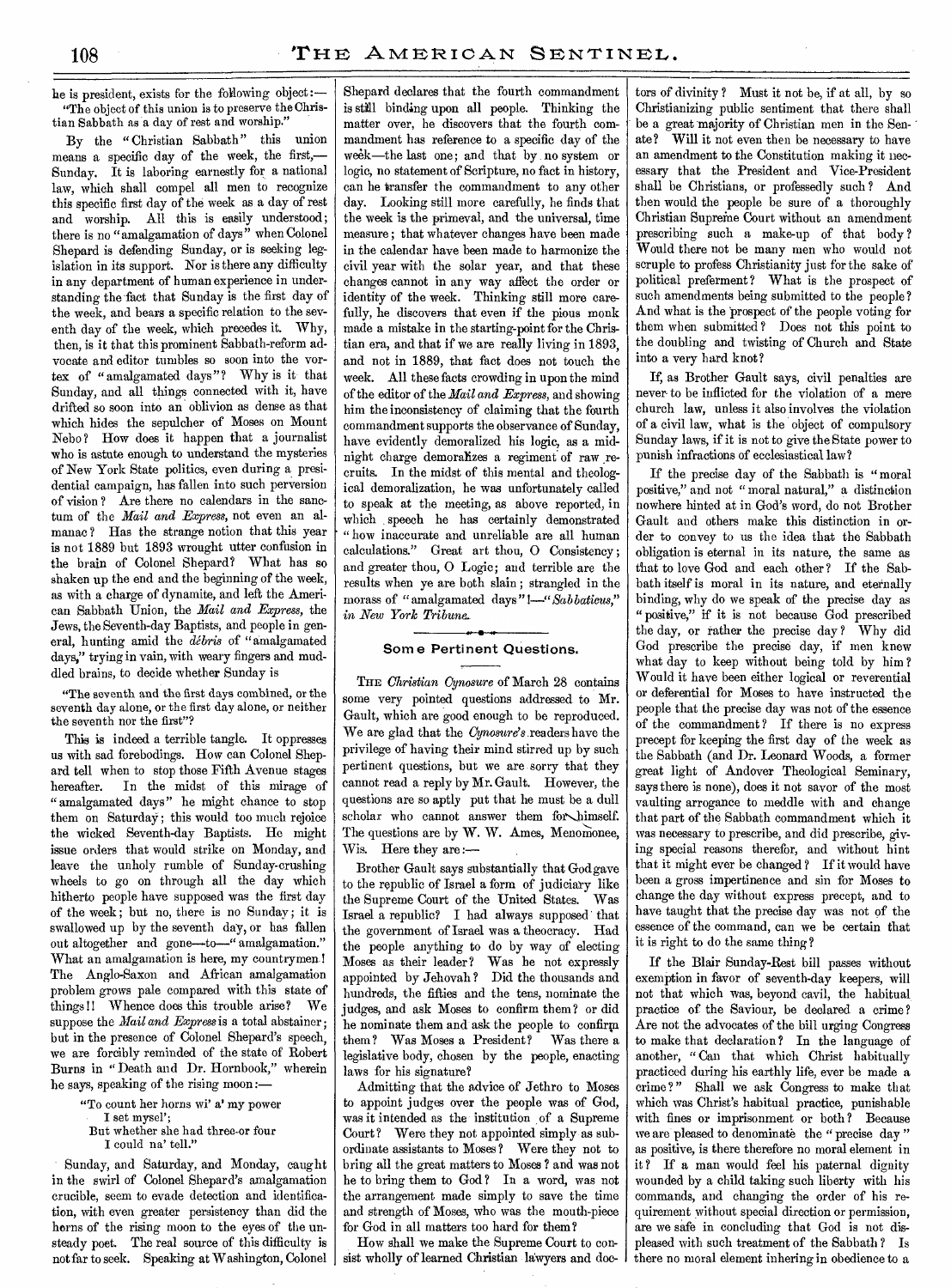positive command of God ? If so, can we be certain that the precise day is destitute of a moral element, and is not the essence of the institution ? Did not God give a reason for the *precise day* as well as for the institution ? Would not the significance of the institution be lost without designation of the precise day ?

If the decree of Constantine in A. D. 321, while yet a pagan Roman emperor, changing the observance of the weekly rest from the seventh day of the week to "the venerable day of the sun," was not "thinking to change times and laws," will you be so kind as to tell what is ?

#### " Its Practical Applications."

GOVERNMENT, both general and local, is the making, and enforcing of certain rules or laws for the protection and control of a collection of persons.

The theory on which our own Government has thus far been carried on is, that no man when chosen to any office is asked what his religious faith is; whether he is a believer or an unbeliever, a Jew or a Gentile. All that is required of him is that he shall be an American citizen and possess ability to perform the functions of his office. That every man is responsible to God alone for what he believes, is also a part of this same doctrine. And from these have come the positive declaration that no laws shall ever be made that will in the least degree affect the conscience of a single individual under them.

In the practical application of this doctrine thus far it has worked well. But some there are who seem to think differently, and are seeking to change its principles and carry into effect in its fullest sense a religious Government. They claim that their theory is sound, and its application desirable. It is affirmed that this country was settled by Christians and is a Christian nation; and therefore it is no more than reasonable that its laws should support, and the Government be administered in the interests of, the Christian religion. The mild claim is advanced that the name of God, and of Christ, as the ruler of nations, should be inserted in our Constitution to indicate the Christian features of our Government. And is this all? How innocent it looks! Let us see.

In the *Christian Statesman* of February 28, 1874, under the heading of " Our Movement Practical," the editor of that paper said:—

" No objection to the religious Amendment movement is more common than that it seeks a reform on paper only; the amendment of a parchment while the corrupt current of the national life is left to flow on unchanged. This is not the conception of its friends. In the mind of all the promoters of the work, . . it is an intensely practical movement. Its aim is to arouse and unite the Christian people of the Nation, using the term *Christian* in its widest sense, for the reformation of the Government on religious principles."

*Practical,* means capable of being turned to use or account. *Intensely,* means to an extreme degree. As this movement is designed to reform the Government on religious principles, it is designed by the movers in it to press it to the farthest degree in the use and interest of what they may be pleased to call the Christian religion. The same writer further said :-

" But the religious amendment of the Constitution is not, in itself, the end we seek. It is but a means to an end; and that end is the arousing and combining of the Christian people of America in a compact and enthusiastic, determined movement to carry out the religious idea of government in all of its practical applications."

This is a frank confession of their purposes. And had the leaders in this work more fully defined what they understand to be *all* the results, or the practical applications of religious ideas and principles in Government, then we should better know for what to look in the success of this movement. As it is, we are left to such ambiguous words as these: "A banner under which the friends of Christian government may be rallied to victory." "To govern this commonwealth in accordance with the law of God." "The organization of Christian men for political purposes," etc. What is meant by "victory" and "political purposes" is not quite so clear to the casual observer. We will therefore endeavor to gain a better knowledge of some of the practical results of their theory by the history of those who have tried it.

"The People's Historyof North America," p. 244, in giving an account of the early New England Colonies  $(1631)$ , says :-

" When the restoration of plenty, by the arrival of supplies from England, and the abatement of the severity of winter, permitted the colonists to resume their assemblies for the transaction of business, their very first proceedings demonstrated that a great majority of them were considerably leavened with a spirit of intolerance, and were determined in their *practical administration* to exemplify a thorough intermixture and mutual dependence of Church and State. A law was passed, enacting that none should hereafter be admitted freemen, or be entitled to any share in the Government, or be capable of being chosen magistrates, or even of serving as jurymen, but such as had been or should hereafter be received into the church as members. This law at once divested every person who did not hold the prevailing opinions, not only on the great points of doctrine, but with respect to the discipline of the church and the ceremonies of worship, of all the privileges of a citizen. An uncontrolled power of approving or rejecting the claims of those who applied for admission into communion with the church, being vested in the ministers and leading men of each congregation, the most valuable civil rights were made to depend on their decisions with respect to qualifications purely ecclesiastical. Even at a later period, when the colonists were compelled, by the remonstrances of Charles the Second, to make some alterations of this law, they altered it only in appearance, and enacted that every candidate for the privilege of a freeman, should produce a certificate from some minister of the established church that they were persons of orthodox principles, and of honest life and conversation—a certificate which they who did not belong to the established church necessarily solicited with great disadvantage. The consequence of such a law was to elevate the clergy to a very high degree of influence and authority."

Here can be seen in all their glory some of the practical applications of religious principles in government. Dissenters and unbelievers were disfranchised, and the clergy clothed with supreme power. All the civil rights and privileges of good, law-abiding citizens were placed in the hands of the ministers, to be granted or denied according to their own interest or caprice. Some were exiled, as in the case of Roger Williams and some Quakers. The natural result of such law would be to fill the church with insincere members, covering their inward motives with the outward profession of piety. That this is not an imaginary result will be seen by the following extract from Gibbon's " Decline and Fall of the Roman Empire," chap. 28. During his orthodox reign, Theodosius enacted the most oppressive laws against the pagans and in favor of the Catholic Church. A fine of \$5,000 was imposed (the Blair bill only imposes \$1,000) on all who dared disobey, and

favoring those who would yield. And as the result, "the churches were filled with the increasing multitude of these unworthy proselytes, who had conformed, from temporal motives, to the reigning religion; and whilst they devoutly imitated the postures, and recited the prayers, of the faithful, they satisfied their conscience by the silent and sincere invocation of the gods of antiquity."

The National Reformers have intimated that if they can but secure the desired amendment to our National Constitution, they are *"determined"* to press to the extreme degree the principles of religious Government. The practical application of those principles will assuredly bring the following results, and even far more: (1) The most valuable civil rights and blessings of all citizens will be in the uncontrolled power of the clergy. In the name of reason we ask, What difference between that and the Papacy in the height of its power ? (2) All unbelievers and nonconformists will be disfranchised, and many exiled. And (3) unprincipled and unwashed aspirants and political demagogues will flock to the eager, open arms of the church, that they may reap the influence of power and the spoils of office.

Alas for the church when she is wedded to the civil power ! for then she will become the hold of every foul spirit, and a cage of every unclean and hateful bird.

"Give us in the National Constitution, the simple acknowledgment of the law of God as the supreme law of nations, and all the results indicated in this note will ultimately be secured." *—Christian Statesman, 1875.* And we are fully persuaded that it will be so, and much more too than is here indicated. E. R. JONES.

#### Why the Constitution Is As It Is.

THE second argument advanced by the advocates of constitutional amendment as stated, viz., that the omission to recognize God and Jesus Christ in the Constitution by express declaration, originally, was influenced by a spirit of infidelity then prevailing, I think must be denied. It is perhaps true that at the period of the adoption of the Constitution there was greater tendency toward infidelity than now. But it must appear manifest, after the most casual review of our colonial history, that there were other and very different reasons which were influential with the wise founders of our Constitution than the influence of infidelity, or any prevailing tendency toward irreligion.

There can be no better refutation of the claim that the omission stated was influenced by infidelity or irreligion, than the statement of the historical truth that the people of the American colonies were essentially a Christian people, so much so that it would seem impossible that they should have agreed to and ratified a National Constitution from which had been purposely omitted any recognition of God or religion, and such omission had been demanded or influenced by a prevailing spirit of infidelity.

The real cause of the omission is not difficult to discover. The history of the colonies is full of controversy in matters of religion, and of persecution between the different religious sects. The Puritans of New England, who had come to these shores singing their praises and thanksgivings for their deliverance from religious persecution, became themselves persecutors and intolerant. Religious tests were established in the Colonies, and men were proscribed by the colonial laws, both in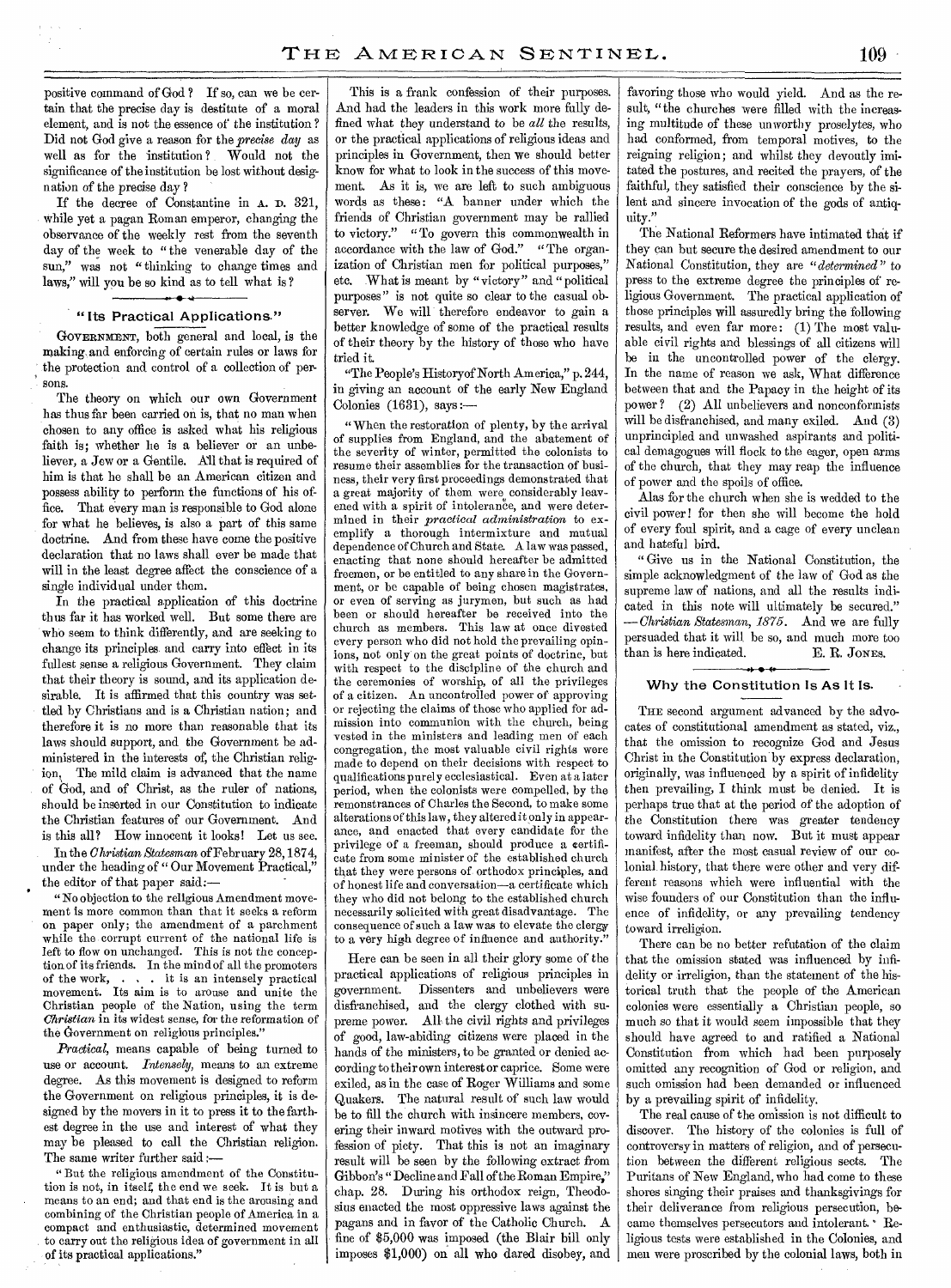their religious beliefs and forms of worship. Eminent divines were prosecuted, persecuted, and banished for preaching the gospel contrary to the laws of the colony. During this period one had better be a thief in some of the colonies than a Quaker. Protestant persecuted Protestant, and all joined in the persecution of the Catholics. The laws were based upon the theory of the right of the State to control views, conduct, and beliefs in matters of religion as well as their conduct in'civil affairs. And such laws became and long continued oppressive in the extreme, and grievously burdensome in their exactions for the support of the church and their assumed control over the conscience.

The blue laws of New Haven Colony, commonly called the blue laws of Connecticut, furnish an illustration of the ideas and practices in civil government as held and practiced in that time. I believe the historical account of these laws, as now commonly accepted, is, that the New Haven Colony had no code of laws at all; but upon the formation of the colony the founders agreed that the Bible should be their law and guide in all their affairs. Under this system of government the magistrate became the expounder of the law, as well as the administrator of it. For any act the citizen might do he was liable to arrest, and if the magistrate determined that the act was not in harmony with the teachings of the Bible, as *he* interpreted it, the offender was punished. These blue laws, so called, were not therefore laws in a proper sense at all, but were simply the records of trials, determinations, and convictions by the civil magistrates. Roger Williams, one of the most devout and eminent men of his time, and who became the founder of the State of Rhode Island, was cast upon that shore in a storm while he was in banishment from Connecticut for the offense of preaching the gospel as he understood the truth of the gospel to be, and he became one of the foremost and ablest champions and advocates of religious liberty.

The continued agitation by the advocates of full and complete liberty of conscience, who were among the ablest men of that age, the continued persecution, and oppressive character of the laws, had the effect in time to change the oppressive character of the laws and to secure in the charters of new colonies provisions guaranteeing full liberty of conscience.

In 1779, when the convention completed the work of forming our National Constitution, the people were profoundly impressed with the importance of a strong National Government. This necessity was more plainly manifest because of the serious delays which had been encountered in carrying on a government by the consent and independent action of the States during the period of the revolution, and because of the dangers which had appeared in their present imperfect forms of government. There was a manifest determination among the wise and great men who were privileged to give to their posterity our great National Constitution, to meet upon a plane above selfish or local consideration, and, by mutual concession, in whatever of local or sectional prejudice might be involved, to form a stable and permanent Government, sufficient for the present and the great future they foresaw, and especially to avoid the dangers and evils which their experience in colonial government and confederation of States had given them to see. It would be strange indeed if this body of remarkable men, actuated by such purposes, remembering vividly the strug-

gles of the people for civil liberty, remembering as well and as vividly the persecutions among Christians under the earlier Governments, and the struggle for liberty of conscience, should not have given the most careful thought and consideration as to the proper relation of the Church and State, and as to the proper functions of government as related to matters of religion and as affecting the conscience.

I think it cannot be doubted that the founders of our Constitution, because of these conditions which had existed among the people of the Colonies and the States resulting from the union of the Church and State, the oppression the system brought upon the people, the persecution that it fostered, and because of the spirit of religious liberty which then not only strongly prevailed, but was suspicious, watchful, and active, deemed it wise to omit everything from the instrument which could by any possibility give color to any claim of right or power in civil Government to control the conscience, and to plainly mark the lines of power in the Government formed upon the broad theory that in all matters of religion men are accountable only to God, and that it is the province of civil Government to deal only with men's civil and national affairs. I am strongly impressed with the belief that there is no higher evidence of the superior wisdom and statesmanship of the founders of the American Constitution, than appears in their manifest recognition of this broad and comprehensive theory of civil government.

It may be further said that the wisd .m of this theory is strongly attested by the fact that since the adoption of our Constitution, which has now covered a century of time, all religious sects existing among our people, and the people representing all shades of opinion concerning religion, have dwelt together in harmony and peace under the Government; and the church, having thrown off all civil interference by the State, and declined all civil aids, has gone steadily forward in its great work, and occupies to-day a position of greater strength and power, nearer to the hearts and affections of the people, and nearer a state of Christian unity, than ever before.—Hon. *John L. Rupe, in Richmond (Ind.) Telegram.* 

#### Religion and the Constitution.

IN 1874 a petition was presented to Congress, asking for an acknowledgment of God in the Constitution. The petition was referred to the Committee on the Judiciary, which made the following report, February 18:—

" *The Committee on the Judiciary, to whom was referred the petition of E. G. Goulet and oth* $ers, asking$  Congress for 'an acknowledgment of *Almighty God and the Christian religion' in the Constitution of the United States, having considered the matter referred to them, respectfully pray leave to report:* 

"That, upon examination even of the meager debates by the fathers of the Republic in the convention which framed the Constitution, they find that the subject of this memorial was most fully and carefully considered, and then, in that convention, decided, after grave deliberation, to which the subject was entitled, that, as this country, the foundation of whose government they were then laying, was to be the home of the oppressed of all nations of the earth, whether Christian or pagan, and in full realization of the dangers which the union between Church and State had imposed upon so many nations of the Old World, with great unanimity, that it was inexpedient to put anything into the Constitution or frame of government which

might be construed to be a reference to any religious creed or doctrine.

"And they further find that this decision was accepted by our Christian fathers with such great unanimity that in the amendments which were afterward proposed in order to make the Constitution more acceptable to the Nation, none has ever been proposed to the States by which this wise determination of the fathers has been attempted to be changed. Wherefore, your committee report that it is inexpedient to legislate upon the subject of the above memorial, and ask that they be discharged from the further consideration thereof, and that this report, together with the petition, be laid upon the table."

In this report the exact truth is told, namely, that the fathers of the republic carefully considered the matter of religion and the Constitution, and kept them separate for good reason. That religion was not left out of the Constitution by accident, is evident from the fact that the first amendment was added almost immediately after the adoption of the Constitution.

#### 4.- • .- What Is the Politics of the Sunday Movement?

I HAVE presented the petitions in opposition to religious legislation in Indiana, Kentucky, and Tennessee, and I cannot see that there is any particular difference upon this subject between Democrats and Republicans. Prohibitionists have almost to a man refused to sign our petitions. A very large majority of both Democrats and Republicans sign them when the subject is plainly set before them. Where they refuse it is generally because of religious prejudice. The youth often want to sign, but our workers of course refuse to let them.

In the South we often find married ladies and mothers who are not 21 years old. These cannot sign the petitions because they are not old enough.

The House of Representatives in Indiana took a test vote to see how they stood on the subject of the Sunday-Rest bill. Most of the Republicans voted in favor of it; most of the Democrats against. The Lieutenant-Governor is a preacher and a Republican, and I think he led the Republicans to vote as they did. Yet the vote was not a strictly party vote. Some Democrats were in favor, and I understand some Republicans opposed. It was next tested in the Senate. Both Houses are strongly Democratic. The decision was against the Sunday bill.

The ministers of the Christian Alliance learned that the Legislature had decided against the bill, and they determined to work the members over and get them to vote in favor of it. We decided to head off the Alliance, and therefore telegraphed immediately for AMERICAN SENTINELS to give to every member of both Houses until they should be informed upon the subject.

The matter did not come up the second time. I suppose the Alliance thought it would not be best to try it over after the SENTINELS were in the hands of the voters.

WILLIAM COVERT. **. • <sup>0</sup>**

*America* well says that the new Roman Catholic University in Washington, which is soon to begin educating American young men, will probably prove itself as un-American in all the ideas and methods found within its walls, as anything could well be. Bishop Kane is picking up Italian professors to man the new university, and it will be, to all intents and purposes, a foreign institution of learning planted on American soil, and reeking with the dogmas of Rome.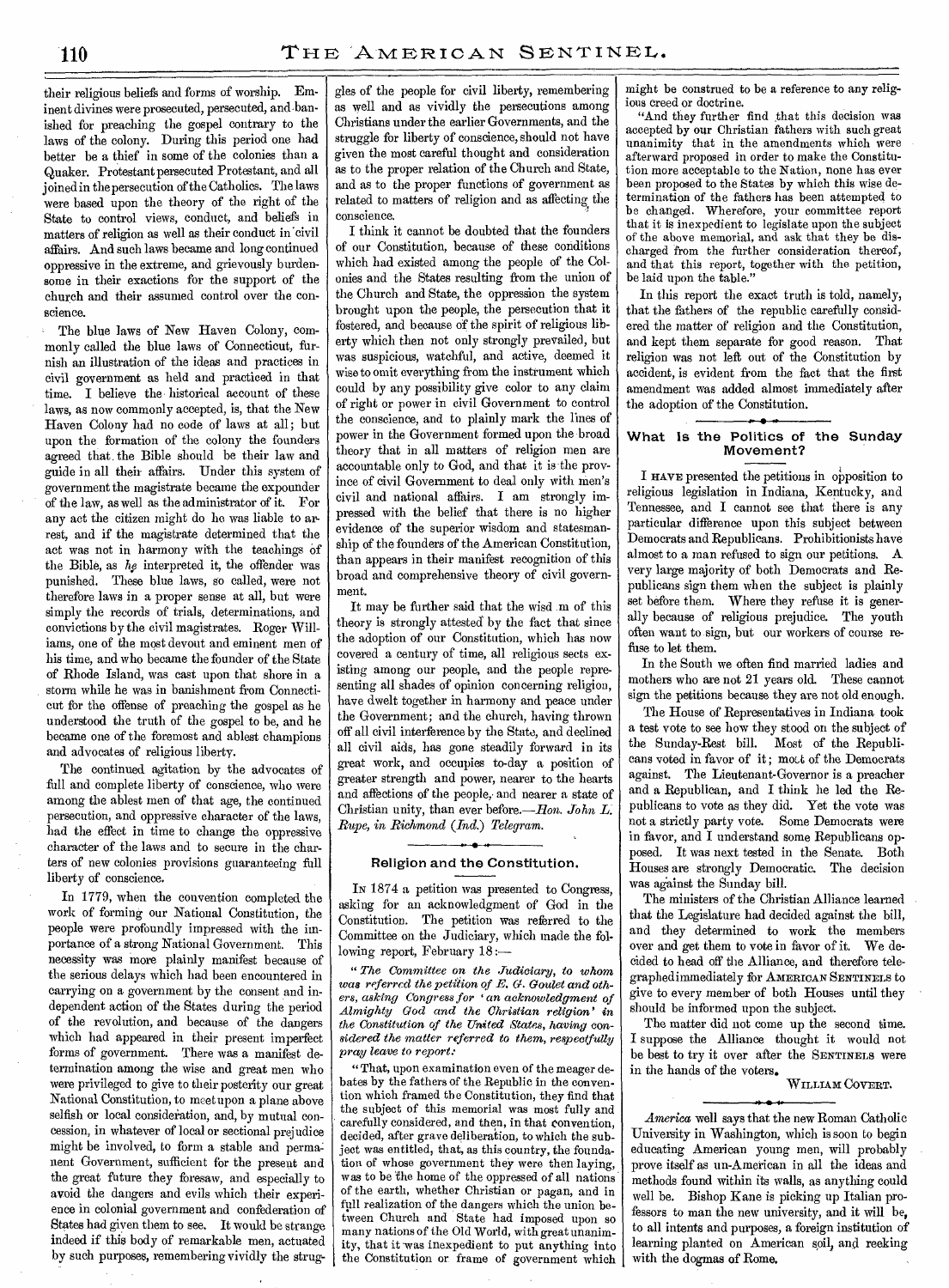# G. IL KRIECHBAUM,

DENTIST,

Office 8541 Broadway, Corner Seventh, Oakland.

Office Hours--9 to 12 A. AL and **1 to 5** P. H. Rooms 17 and 18.

SOCIAL PURITY A vigorous and stirring ad-<br>by J. H. KELLOGG, M. D., SUESS on SOCIAL PURITY<br>LARGEST MEDIAL AND SUEGATION OF THE UNION WAS TRUSTED WORLD. FIFTHER<br>WORLD. FIFTH SUEGATION. FIFTHER WARD MANY THE WORLD. FIFTHER WO **SOCIAL PURITY** 

## **Artistic Dress Reform.**

**A Reform in Ladies' Dress** is a subject<br>which at present is one of great interest to the nost<br>intelligent and thoughtful people of this<br>and other countries. Ladies will find the best<br>modes for healthful dressing in the la



I HIS BEAUTIFULLY ILLUSTRATED VOLUME<br>is acknowledged by all to be the finest work<br>ever published on this coast, and represents HIS BEAUTIFULLY ILLUSTRATED -VOLUME ever published on this coast, and represents

### Yo Semite Valley, Big Tree Groves, Etc.,

As no other work does. The

FULL-PAGE ARTOTYPES

illustrations ever produced, and are perfectly true to life, having been photographed direct from nature.

THE WONDERFUL. YO SEMITE

and a perusal of its pages will transport visitors back *again,* in memory, through all its

#### MARVELOUS SCENES ;

pleasure in store for them when a journey thither may be possible. Buy a copy for yourself,

| Full Sheep Library Style, marbled edges 4 25 |  |
|----------------------------------------------|--|
|                                              |  |
|                                              |  |

postage prepaid, at the abover rtes. Send money by draft, money order, or by registered letter.

### Smith's Diagram of Parliamentary Rules

A lucid and interesting treatise on Parliamentary<br>usages. By a simple map, with converging lines, it<br>shows the relation of any one motion to every other<br>motion, and at a glance answers over five hundred<br>questions in regard

The N. Y. Independent says: "Smith's Diagram<br>of Parliamentary Rules" is an admirably ingenious simplification of the confused matter of parliamentary<br>practice. Mr. U. Smith has put more of the essence<br>of parliamentary pra

OAKLAND, CAL.

# Advertisements.

ADVERTISING RATES made known on application. No advertisements of patent medicines, nowell novelties, cigars, tobacco, liquors, novels or anything of a trivial, intemperate, immoral or impure nature accepted. We reserve th

The issues which this paper discusses are the "live<br>questions" of the day, and the straightforward,<br>consistent course of the SENTINEL has made for the<br>paper thousands of friends in every state and Terri-<br>topy in the Union.

**The Great Middle Route.** 

 $e =$  $T = E$ 

# **ATLANTIC & PACIFIC**  RAILROAD,

IN CONNECTION WITH THE

Atchison, Topeka *&* Santa Fe R. R.  $\longrightarrow$ AND $\rightarrow$ 

St. Louis *&* San Francisco Railway

Forms the "GREAT MIDDLE ROUTE" between the PACIFIC COAST and all Points EAST.

A New and Magnificent Line of

*Pullman Palace Sleeping-Cars.* 

**THROUGH SLEEPERS TO CHICAGO.** 

No Change is made by Sleeping Car Passengers between

San Francisco and Kansas City,

or San Diego and Los Angeles,

**AND CHICAGO.** 

For Tickets, Rates and Information,

Call on or address Agents Atlantic & Pacific, California Southern, Atchison, Topeka & Santa Fe R. Rs., St. Louis & San Francisco R. R., or Agents of other connecting lines throughout the East.

**PACIF IC** BUSINESS COLLEGE Life Eoholarahip, \$75. SEND FOR CIRCULARS.

# SLIENTIFIL AMERICAN

Is the oldest and most popular scientific and<br>mechanical paper published and has the largest<br>cludification of any paper of its class in the world.<br>dreulation of any paper of its class in the world.<br>fully illustrated. Best

A great success. Each issue contains colored<br>
A great success. Each issue contains colored<br>
des or public buildings. Numerous enginvings<br>
and thil plens and specifications for the use of<br>
such as contemplate building. Pric **RCHITECTS & BUILDERC Edition of Scientific American. D** 



**ence strictly confidential.** TRADE MARKS.

In case your mark is not registered in the Pat-<br>ent Office. apply to MUNN & Co., and procure<br>immediate protection. Send for Handbook. **COPYRIGHTS** for books. charts, maps, etc. quickly procured. Address.

**MUNN & CO., Patent Solicitors, OBNIMAI, OZTICE: 361** BROADWAY, *N. Y.*'



# **BURIED CITIES RECOVERED ;**   $\frac{1}{\cos \theta}$

*Explorations in Bible Lands.* 

 $-$  BY  $-$ 

**REV. FRANK S. DEHASS, D. D;** 

(Late U. S. Consul at Jerusalem.)

THE LATEST! THE MOST AUTHENTIC! THE MOST READABLE BOOK PUBLISHED ON EGYPT, PALESTINE AND THE ORIENT!

### A BOOK FOR EVERY CHRISTIAN.

THE FULFILLMENT OF ANCIENT PROPHECIES AS SHOWN BY THE LIGHT OF MODERN DIS-COVERIES ; A CORROBORATED HISTORY OF THE BIBLE FOUND WRITTEN ON STONE; THE ATHEIST AND SKEPTIC DEFEATED ON THEIR OWN GROUND.

## *,IVE,j1WL17-BOO ILLTISTRA'1701VS*

FROM ORIGINAL PHOTOGRAPHS AND SKETCHES.

## Fine Paper, Neat Binding, Clear and Beautiful Type.

The book is octavo in size, has over 600 pages, and contains nearly 200 beautiful illustrations. The paper and type were especially selected to meet the requirements of this work, while the binding is both ornate and at the same time most substantial.

The illustrations are nearly all either sketched or photographed from life, and in their preparation for the press the most artistic processes known to the trade have been employed.

Fine English Cloth, Black and Gold Stamp on Side and Back, Sprinkled Edges, Fine English Cloth, Black and Gold Stamp on Side and Back, Gilt Edges, Fine French Turkey Morocco, Full Gilt Sides and Edges \$3 50  $-400$ 6 00

We will send books postpaid, at above prices, where we have no agent. Agents of ability can *coin money* in the sale of this book. Send \$1.50 for prospectus, outfit, and terms to agents to

Pacific Press Publishing Co., General Agents for Pacific Coast.

Great Reduction in Pure Hide<br>
to rise the discussing<br>
to rise front St., San Francisco<br>
to rise front St., San Francisco<br>
discussing my stock of<br>
the brown pure asseming my stock of<br>
the Glue agrection of the discussion of

Cram's Superior Maps.

WANTED.—Sanzesuen for Cram's Superior U.S.<br>and World Map, State Maps, Charts, etc. They sell<br>rapidly because the people need them, want them<br>and will have them. Commission very liberal.<br>For terms and territory, address the

A. K. ATTEBERRY,<br>**KEENVILLE, · · · ILLINOIS.** 



3000 more Words and nearly 2000 more Illustra-tions than any other American Dictionary.

**WEBSTER IS THE STANDARD**  Authority in **the Gov't** Printing Office, and with the U. S. Supreme Court. It is recommended by the State Supqs **of** Schools in 36 States, and by leading **College Pres'ts** of U. S. and Canada.

It is an invaluable companion in every School<br>and at every Fireside.<br>Sold by all Booksellers. Pamphlet free.<br>G. & C. MERRIAM & CO., Pub'rs, Springfield, Mass.

the wonders of the

Are the most charmingly characteristic of any

Is here presented in all its beauty and majesty,

While to those who have never taken the trip, this work will prepare them to ,anticipate the and send one to each of your friends.

#### Prices of New and Improved Edition.

Fine English Cloth, embossed in jet and gold, \$3 25 Fine English Cloth, embossed in jet and gold,

| Full Sheep Library Style, marbled edges 4 25 |  |
|----------------------------------------------|--|
|                                              |  |
|                                              |  |
|                                              |  |

Where we have no agent we will send books,

PACIFIC PRESS PUBLISHING HOUSE,

Or 43 Bond St., New York. OAKLAND, CAL.